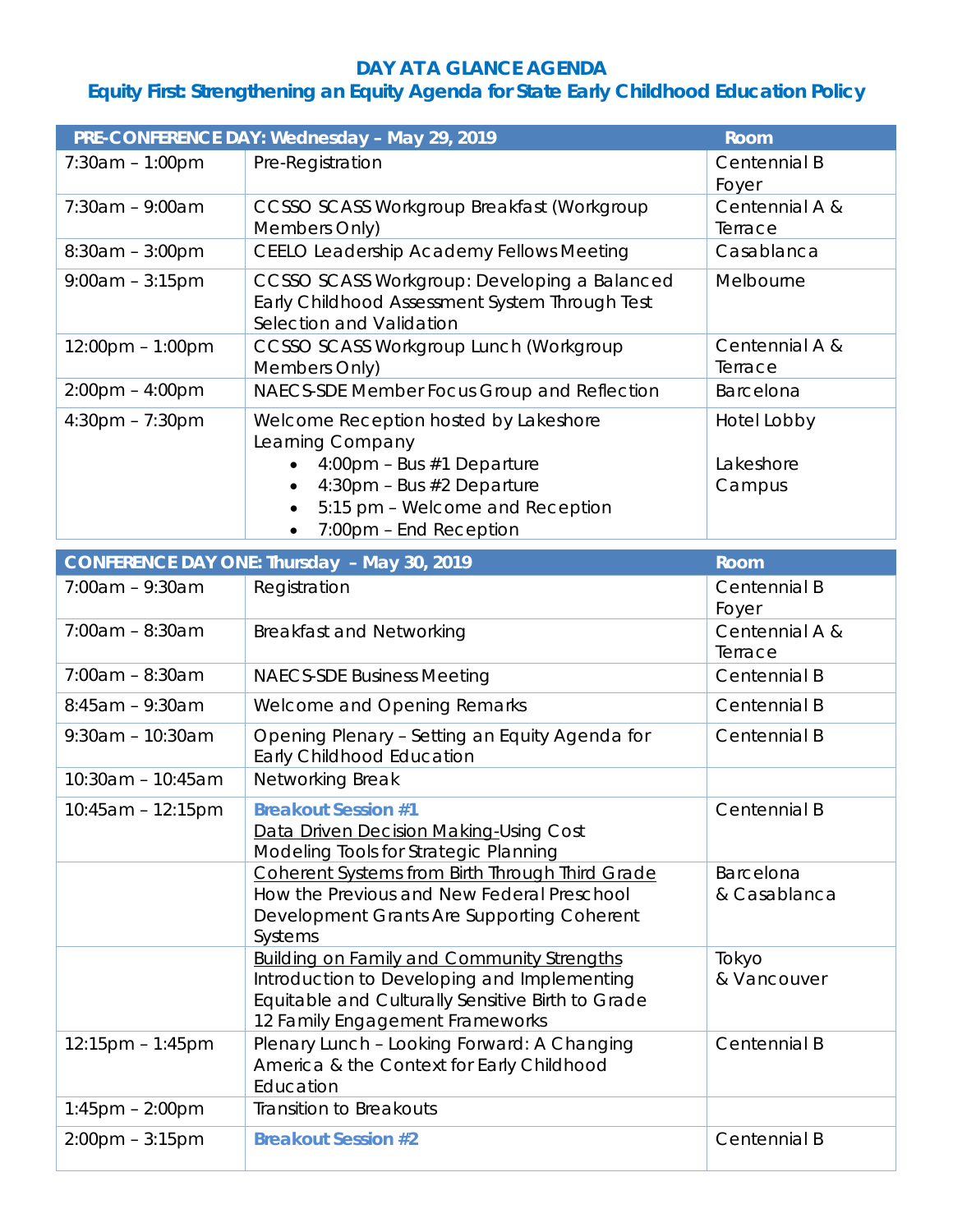| <b>CONFERENCE DAY ONE: Thursday - May 30, 2019</b><br>Room |                                                                                                                                                   |                                  |  |  |
|------------------------------------------------------------|---------------------------------------------------------------------------------------------------------------------------------------------------|----------------------------------|--|--|
|                                                            | Data Driven Decision Making Identifying State-Level<br>Data for Short- and Long-Term Planning                                                     |                                  |  |  |
|                                                            | Coherent Systems from Birth Through Third Grade<br>What are Effective State Offices of Early Learning<br>and How Do They Address Equity           | <b>Barcelona</b><br>& Casablanca |  |  |
|                                                            | <b>Building on Family and Community Strengths</b><br>Statewide Implementation of the Pyramid Model:<br>Driving Change to All Levels of the System | Tokyo<br>& Vancouver             |  |  |
| $3:15$ pm – $3:30$ pm                                      | <b>Break</b>                                                                                                                                      |                                  |  |  |
| $3:30$ pm – 4:45pm                                         | Legacy 2030 Pioneers in Early Education:<br>Reflections on Ensuring Equity in Early Childhood<br>Education                                        | Centennial B                     |  |  |
| $4:45$ pm – 5:30pm                                         | Reaction to Legacy Panel on Ensuring Equity                                                                                                       | Centennial B                     |  |  |
| 6:30 <sub>pm</sub>                                         | Light Award Reception and Dinner                                                                                                                  |                                  |  |  |

|                       | <b>CONFERENCE DAY TWO: Friday - May 31, 2019</b>                                                                                                                                     | Room                      |
|-----------------------|--------------------------------------------------------------------------------------------------------------------------------------------------------------------------------------|---------------------------|
| $7:00am - 8:15am$     | <b>Breakfast and Networking</b>                                                                                                                                                      | Centennial A &            |
|                       |                                                                                                                                                                                      | Terrace                   |
| $8:15am - 8:45am$     | Welcome Back - Reflections on Day 1                                                                                                                                                  | Centennial B              |
| $8:45am - 9:45am$     | Plenary - Research to Inform an Equity Agenda for<br>Early Childhood Education                                                                                                       | Centennial B              |
| $9:45am - 10:00am$    | Networking Break                                                                                                                                                                     |                           |
| 10:00am - 11:30am     | <b>Breakout Session #3</b><br>Data Driven Decision Making Blending Funding<br>to Support Early Learning: A National and State<br>Perspective                                         | Centennial B              |
|                       | Coherent Systems from Birth Through Third Grade<br>Best Practices and Evidence-Based Approaches<br>to Creating More Coherent and Equitable<br>Systems from Birth through Third Grade | Barcelona<br>& Casablanca |
|                       | <b>Building on Family and Community Strengths</b><br>Introduction to Language-Focused Family<br>Engagement                                                                           | Tokyo<br>& Vancouver      |
| $11:30am - 11:45am$   | <b>Break</b>                                                                                                                                                                         |                           |
| $11:45am - 12:45pm$   | Lunch and Networking                                                                                                                                                                 | Centennial A &<br>Terrace |
| $12:45$ pm – 1:15pm   | <b>Reflections</b>                                                                                                                                                                   | Centennial B              |
| $1:15$ pm $- 2:30$ pm | California's Early Childhood Equity Agenda:<br>Reflections on Our Journey and Looking Ahead                                                                                          | Centennial B              |
| $2:30$ pm – $3:15$ pm | Application and Implications for Our Work                                                                                                                                            | Centennial B              |
| $3:15$ pm $-3:30$ pm  | <b>Closing Remarks</b>                                                                                                                                                               | Centennial B              |
| 3:30pm                | Adjourn                                                                                                                                                                              |                           |

## **Join the conversation on Twitter!**